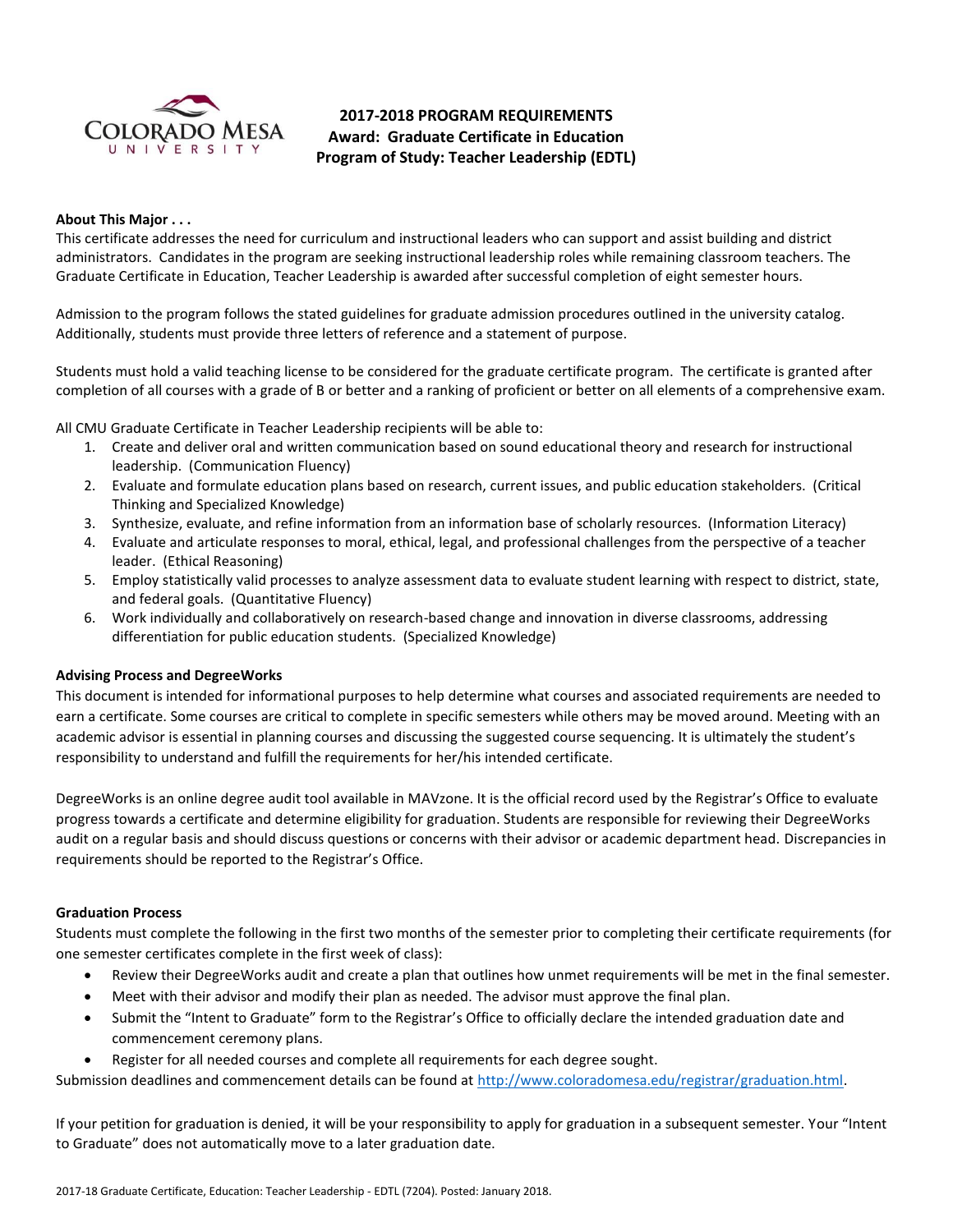# **INSTITUTIONAL GRADUATE DEGREE REQUIREMENTS**

The following institutional requirements apply to all CMU graduate-level degrees. Specific programs may have different requirements that must be met in addition to institutional requirements.

- Graduate certificates consist of a minimum of 5 credit hours. Master's degrees consist of a minimum of 30 credit hours. Doctoral degrees consist of a minimum of 60 credit hours
- All credits in a graduate program must be minimally at the 500-level.
- At least fifty percent of the credit hours must be taken at CMU.
- Students must achieve a 3.00 cumulative GPA or higher in all CMU coursework.
- A course may only be used to fulfill one requirement for each degree/certificate.
- Capstone exit assessment/projects (e.g., Major Field Achievement Test) requirements are identified under Program-Specific Requirements.
- The Catalog Year determines which program sheet and certificate requirements a student must fulfill in order to graduate. Visit with your advisor or academic department to determine which catalog year and program requirements you should follow.
- See "Requirements for Graduate Degrees and Certificates" in the catalog for a complete list of graduation requirements.

# **PROGRAM-SPECIFIC REQUIREMENTS**

- 8 semester hours for the Graduate Certificate in Education, Educational Leadership for Teacher Leadership.
- Students must earn a "B" in every course at the graduate level.
- A fully completed application including official transcripts is required prior to beginning the program.
- Applicants must hold a valid Professional Colorado Educator License. It is recommended that students work closely with a faculty advisor when selecting courses and scheduling classes prior to registration.